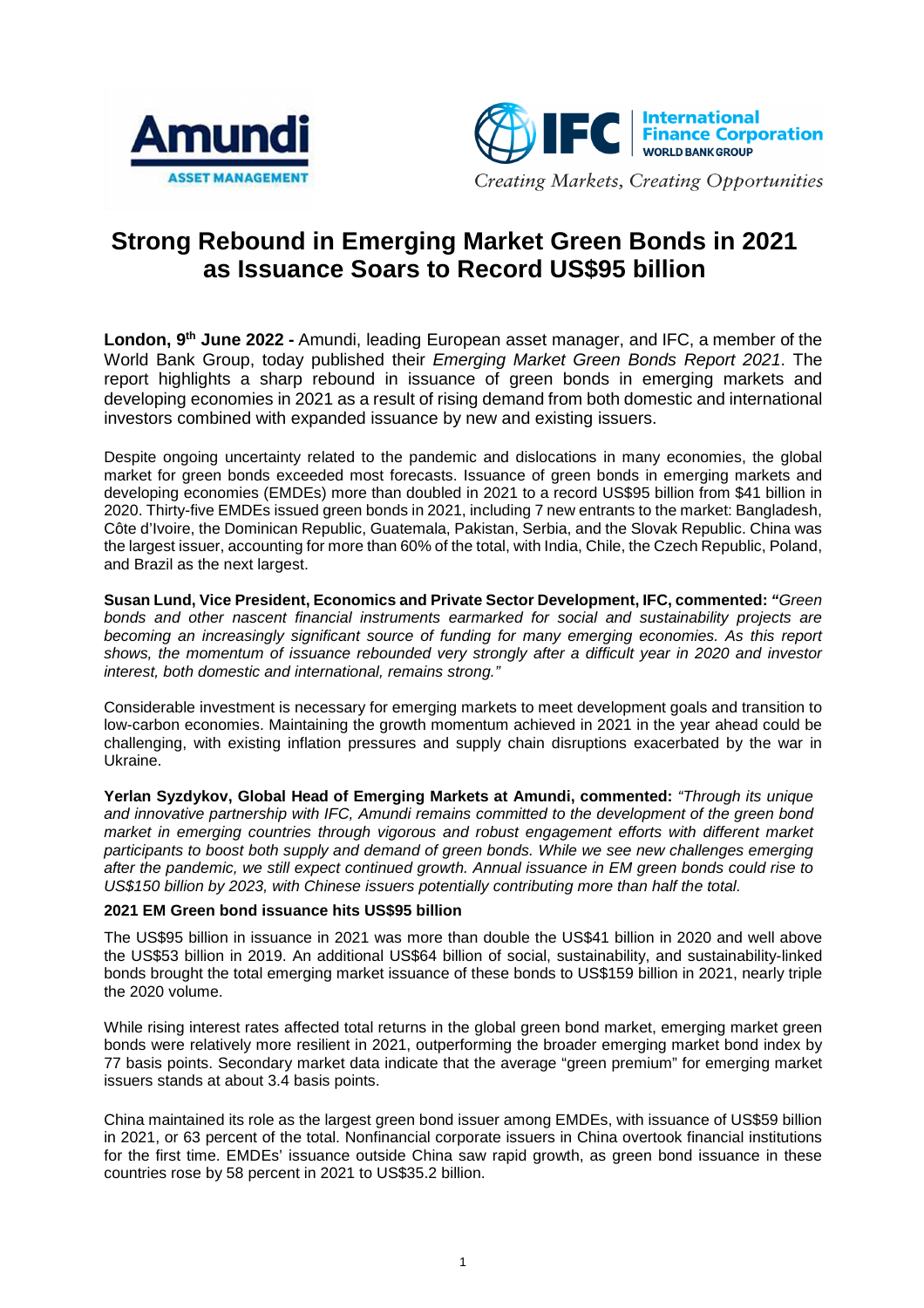The use of proceeds from green bonds is typically designated for specific projects that would contribute to environmental objectives. Cumulatively, the largest share of the use of proceeds has been designated for renewable energy, accounting for 45 percent in 2021.

Along with green bonds, other types of bonds issued in EMDEs whose proceeds are earmarked for specific social and sustainability projects have also seen rising issuance and investor interest, as have sustainability-linked bonds (SLBs).

As well as providing updates on the green bond market, the report has sections that focus on the need to scale up investments in climate adaptation projects in EMDEs, on global policy initiatives, including those announced at the 26th United Nations Climate Change Conference of the Parties, and on the "greening" of debt restructuring, enabling countries whose debt is unsustainable to direct capital toward green and sustainable investment.

Amundi and IFC have partnered since 2018 to report on growth drivers in emerging market green bond investments. The full report is available on:

- Amundi Research Center
- IFC website

## -ENDS-

## **About Amundi**

Amundi, the leading European asset manager, ranking among the top 10 global players<sup>1</sup>, offers its 100 million clients - retail, institutional and corporate - a complete range of savings and investment solutions in active and passive management, in traditional or real assets.

With its six international investment hubs<sup>2</sup>, financial and extra-financial research capabilities and longstanding commitment to responsible investment, Amundi is a key player in the asset management landscape.

Amundi clients benefit from the expertise and advice of 5,300 employees in 35 countries. A subsidiary of the Crédit Agricole group and listed on the stock exchange, Amundi currently manages more than €2.0 trillion of assets<sup>3</sup>.

**Amundi Emerging Markets** offers a unique 360° approach based on the combination of Fixed Income and Equity teams to identify and capture the best investment opportunities. Its cross-asset capability is grounded in financial and extra-financial research. One of the largest European Emerging Markets platforms, Amundi manages €38.7bn of assets<sup>4</sup>.

#### **Amundi, a trusted partner, working every day in the interest of its clients and society**



# **About IFC**

IFC—a member of the World Bank Group—is the largest global development institution focused on the private sector in emerging markets. We work in more than 100 countries, using our capital, expertise, and influence to create markets and opportunities in developing countries. In fiscal year 2021, IFC committed a record \$31.5 billion to private companies and financial institutions in developing countries, leveraging the power of the private sector to end extreme poverty and boost shared prosperity as economies grapple with the impacts of the COVID-19 pandemic. For more information, visit www.ifc.org.

#### **Stay Connected**

 1 Source: IPE "Top 500 Asset Managers" published in June 2022, based on assets under management as at 31/12/2021

<sup>&</sup>lt;sup>2</sup> Boston, Dublin, London, Milan, Paris and Tokyo

<sup>3</sup> Amundi data including Lyxor as at 31/03/2022

<sup>4</sup> Amundi data at 31/03/2022